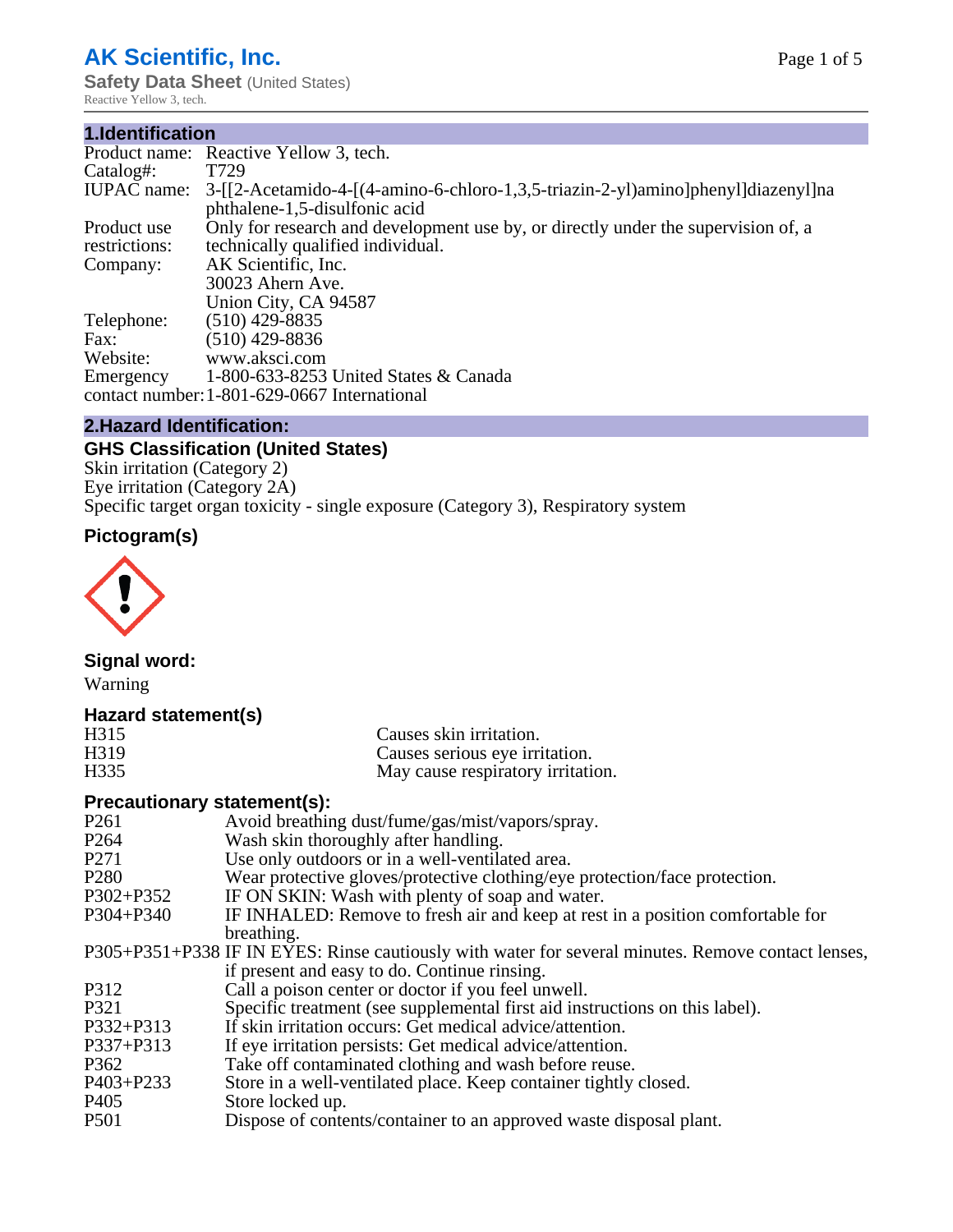#### **Hazards not otherwise classified (HNOC) or not covered by GHS:**

None

| 3. Composition/Information on Ingredients |                |
|-------------------------------------------|----------------|
| Synonyms:                                 | Not available. |
| $CAS#$ :                                  | 6539-67-9      |
| Purity:                                   | Not available. |
| EC:                                       | Not available. |

#### **4. First Aid Measures**

**General Information:** Immediately remove any clothing contaminated by the product. Move out of dangerous area. Consult a physician and show this safety data sheet.

**Inhalation:** Move person to fresh air. If not breathing, give artificial respiration. If breathing is difficult, give oxygen. Obtain medical aid.

**Skin contact:** Immediately flush skin with running water for at least 15 minutes while removing contaminated clothing and shoes. Wash clothing before reuse. Obtain medical aid immediately. **Eye contact:** Immediately flush open eyes with running water for at least 15 minutes. Obtain medical aid immediately.

**Ingestion:** Do NOT induce vomiting without medical advice. Rinse mouth with water. Never administer anything by mouth to an unconscious person. Obtain medical aid immediately.

**Most important symptoms and effects, both acute and delayed:** No further information available. Please see sections 2 and 11.

**Indication of any immediate medical attention and special treatment needed:** No further information available.

#### **5. Fire Fighting Measures**

**Suitable extinguishing media:** Use water spray, dry chemical, carbon dioxide, or chemical foam. **Specific hazards arising from the chemical:** Carbon oxides, Hydrogen chloride, Nitrogen oxides, Sulfur oxides.

**Advice for firefighters:** As in any fire, wear a NIOSH-approved or equivalent, pressure-demand, self-contained breathing apparatus and full protective gear. During a fire, irritating and highly toxic gases may be generated by thermal decomposition or combustion.

#### **6. Accidental Release Measures**

**Personal precautions, protective equipment and emergency procedures:** Wear protective equipment and keep unprotected personnel away. Ensure adequate ventilation. Remove all sources of ignition. Prevent further leak or spill if safe to do so. For personal protective equipment, please refer to section 8.

**Environmental precautions:** Do not let product enter drains, other waterways, or soil.

**Methods and materials for containment and cleaning up:** Prevent further leak or spill if safe to do so. Vacuum, sweep up, or absorb with inert material and place into a suitable disposal container. Consult local regulations for disposal. See section 13 for further disposal information.

#### **7. Handling and Storage**

**Precautions for safe handling:** Avoid contact with skin, eyes, and personal clothing. Wash hands thoroughly after handling. Avoid breathing fumes. Use only with adequate ventilation. Wear suitable protective clothing, gloves, and eye/face protection. Keep away from sources of ignition. Minimize dust generation and accumulation. Keep container tightly closed. Open and handle container with care. Do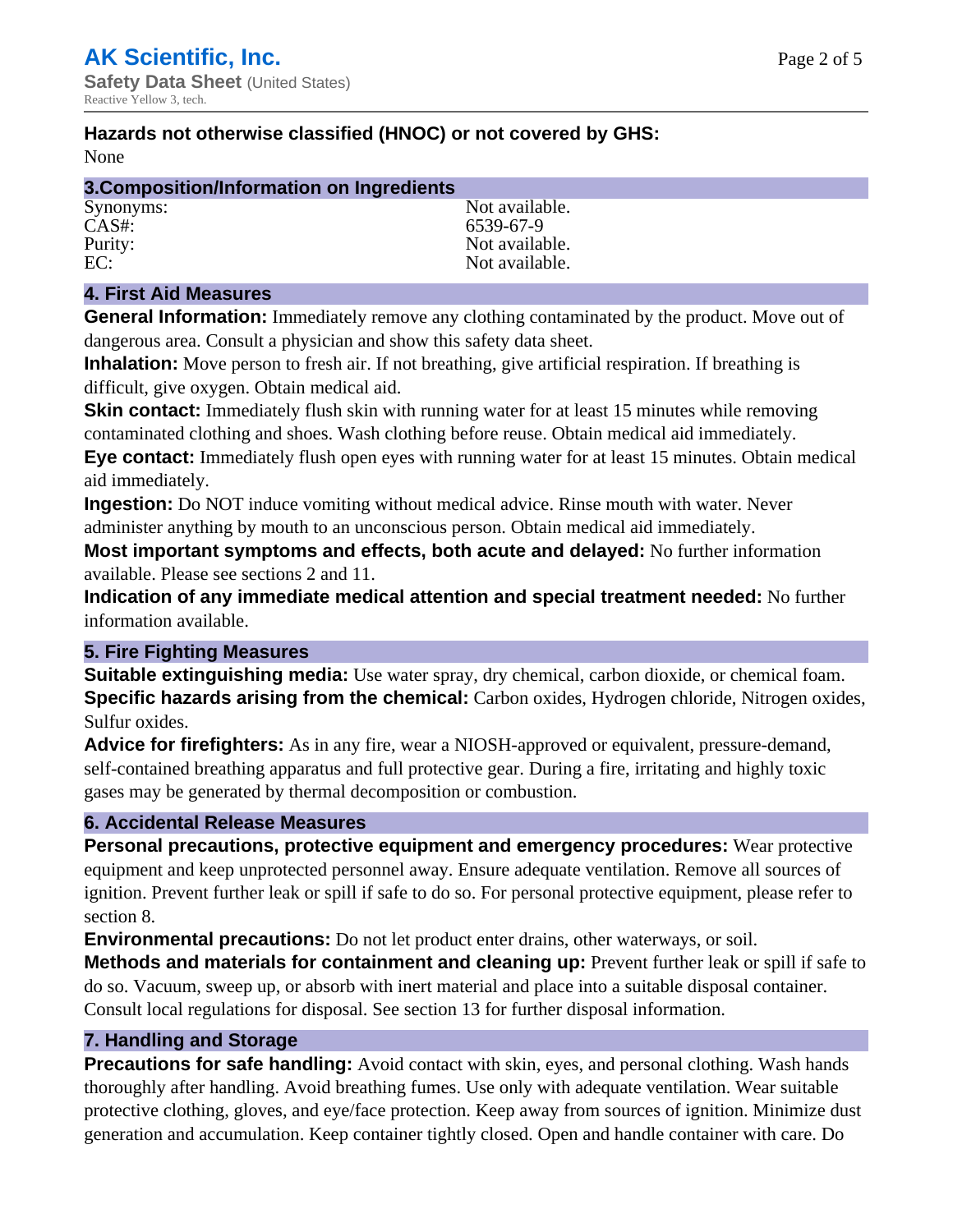not eat, drink, or smoke while handling.

**Conditions for safe storage, including any incompatibilities:** Store in a tightly-closed

container when not in use. Store in a cool, dry, well-ventilated area away from incompatible substances. Keep away from sources of ignition.

#### **8. Exposure Controls/Personal Protection**

#### **Exposure limits:**

| OSHA PEL:  | Not available. |
|------------|----------------|
| NIOSH REL: | Not available. |
| ACGIH TLV: | Not available. |

**Appropriate engineering controls:** Avoid contact with skin, eyes, and clothing. Wash hands before breaks and immediately after handling the product. Facilities storing or utilizing this material should be equipped with an eyewash fountain. Use adequate general and local exhaust ventilation to keep airborne concentrations low.

#### **Personal protection**

| Eyes:        | Based on an evaluation of the eye or face hazards present, wear chemical splash-resistant<br>safety glasses or goggles with side protection. A face shield may be appropriate in some<br>workplaces. Use eyewear tested and approved under appropriate government standards<br>such as OSHA 29 CFR 1910.133 or EU EN166.                                                                                                |
|--------------|-------------------------------------------------------------------------------------------------------------------------------------------------------------------------------------------------------------------------------------------------------------------------------------------------------------------------------------------------------------------------------------------------------------------------|
| Hands:       | Wear gloves selected based on an evaluation of the possible hazards to hands and skin,<br>the duration of use, the physical conditions of the workplace, and the chemical resistance<br>and physical properties of the glove material.                                                                                                                                                                                  |
|              | Skin and body: Protective clothing must be selected based on the hazards present in the workplace, the<br>physical environment, the duration of exposure, and other factors. No fabric can provide<br>protection against all potential hazards; therefore it is important to select the appropriate<br>protective clothing for each specific hazard. At the minimum, wear a laboratory coat and<br>close-toed footwear. |
| Respiratory: | Respirators are not a substitute for accepted engineering control measures such as<br>enclosure or confinement of the operation, general and local ventilation, and substitution<br>of less toxic materials. When respiratory personal protective equipment is appropriate<br>based on an assessment of respiratory hazards in the workplace, use a NIOSH- or<br>CEN-certified respirator.                              |

| 9. Physical and Chemical Properties |                       |
|-------------------------------------|-----------------------|
| <b>Physical State:</b>              | Red powder            |
| Molecular Formula:                  | C21H17ClN8O7S2        |
| Molecular Weight:                   | 592.99                |
| Odor:                               | Not available.        |
| pH:                                 | Not available.        |
| <b>Boiling Point Range:</b>         | Not available.        |
| Freezing/Melting Point:             | $>330^{\circ}$ C      |
| <b>Flash Point:</b>                 | Not available.        |
| <b>Evaporation Rate:</b>            | Not available.        |
| Flammability (solid, gas):          | Please see section 2. |
| Explosive limits:                   | Not available.        |
| Vapor Pressure:                     | Not available.        |
| Vapor Density:                      | Not available.        |
| Solubility:                         | Not available.        |
| <b>Relative Density:</b>            | Not available.        |
| Refractive Index:                   | Not available.        |
| Volatility:                         | Not available.        |
| <b>Auto-ignition Temperature:</b>   | Not available.        |
| Decomposition Temperature:          | Not available.        |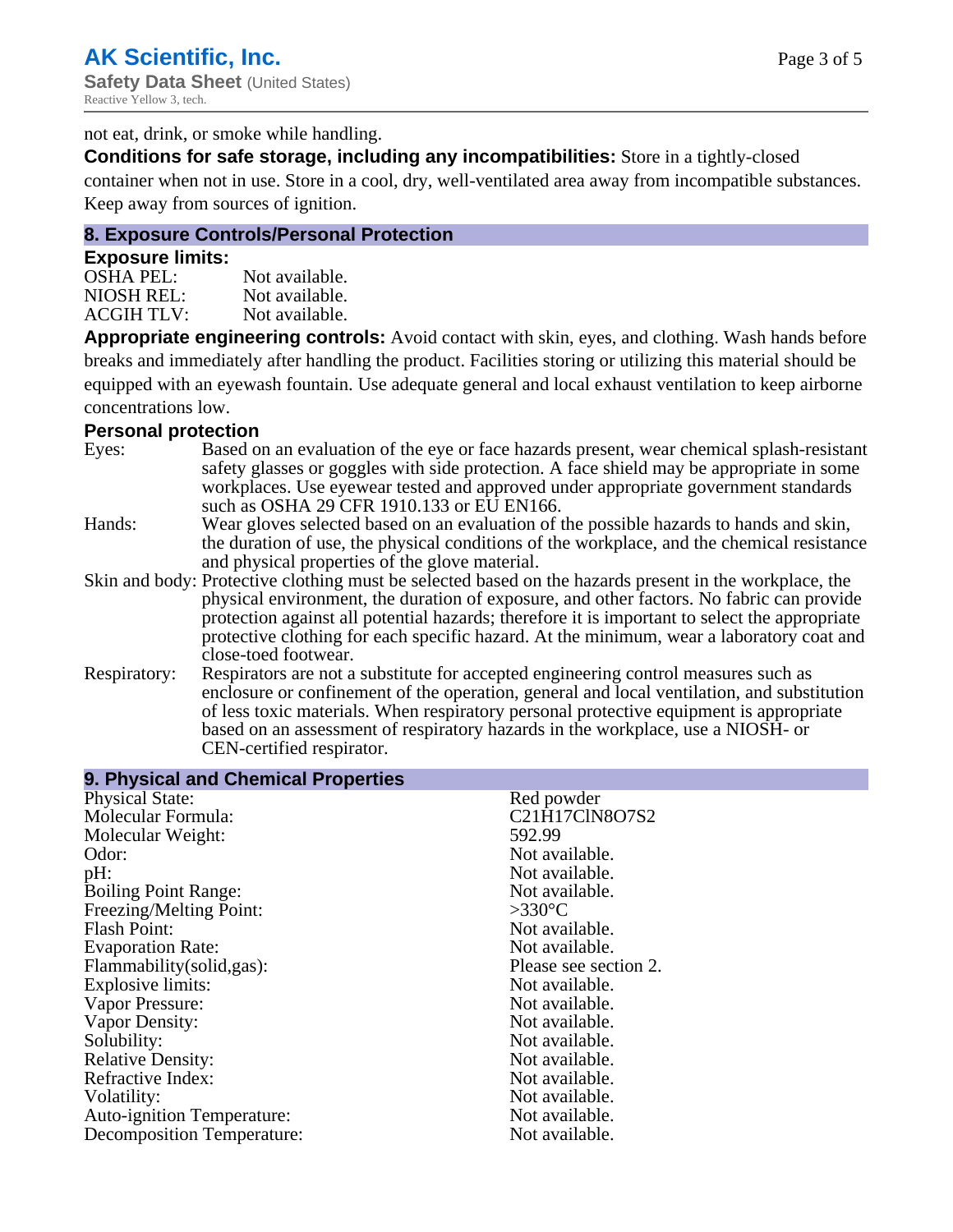| <b>Partition Coefficient:</b>        | Not available.                                                                                      |
|--------------------------------------|-----------------------------------------------------------------------------------------------------|
| <b>10. Stability and Reactivity</b>  |                                                                                                     |
| Reactivity:                          | Not available.                                                                                      |
| Chemical stability:                  | Stable under recommended temperatures and pressures.                                                |
| Possibility of hazardous reactions:  | Not available.                                                                                      |
| Conditions to avoid:                 | Dust generation.                                                                                    |
| Incompatible materials:              | Strong oxidizing agents.                                                                            |
|                                      | Hazardous decomposition products: Carbon oxides, Hydrogen chloride, Nitrogen oxides, Sulfur oxides. |
| <b>11. Toxicological Information</b> |                                                                                                     |

| RTECS#                                         | Not available.                                      |
|------------------------------------------------|-----------------------------------------------------|
| Acute toxicity:                                | Not available.                                      |
| Routes of exposure:                            | Inhalation, eye contact, skin contact, ingestion.   |
| Symptoms related to the physical, chemical and | Skin contact may result in inflammation             |
| toxicological characteristics:                 | characterized by itching, scaling, reddening,       |
|                                                | blistering, pain or dryness. Eye contact may result |
|                                                | in redness, pain or severe eye damage. Inhalation   |
|                                                | may cause irritation of the lungs and respiratory   |
|                                                | system. Overexposure may result in serious illness  |
|                                                | or death.                                           |

#### **Carcinogenicity**

| IARC:                                | Not classified.   |
|--------------------------------------|-------------------|
| NTP:                                 | Not listed.       |
| OSHA:                                | Not listed.       |
| Acute toxic effects: Inflammation of |                   |
|                                      | inflammation is a |

the eye is characterized by redness, watering, and itching. Skin inflammation is characterized by itching, scaling, reddening, or, occasionally, blistering.

| 12. Ecological Information     |                |  |
|--------------------------------|----------------|--|
| Ecotoxicity:                   | Not available. |  |
| Persistence and degradability: | Not available. |  |
| Bioaccumulative potential:     | Not available. |  |
| Mobility in soil:              | Not available. |  |
| Other adverse effects:         | Not available. |  |

# **13. Disposal Considerations**<br>Disposal of waste: Chemical

Chemical waste generators must determine whether a discarded chemical is classified as hazardous waste. US EPA guidelines for the classification determination are listed in 40 CFR 261.3. Additionally, waste generators must consult state and local hazardous waste regulations to ensure complete and accurate classification. Observe all federal, state and local regulations when disposing of the substance.

Disposal of packaging: Do not reuse containers. Dispose of as unused product.

#### **14. Transportation Information**

| <b>DOT (United States)</b> |
|----------------------------|
| UN number:                 |
| Proper shipping name:      |
| Transport hazard class:    |
| Packing group:             |
| IATA                       |

**IATA**<br>UN Number: Proper shipping name: Not available.

Not hazardous material. Not available. Not available. Not available.

Not dangerous good.